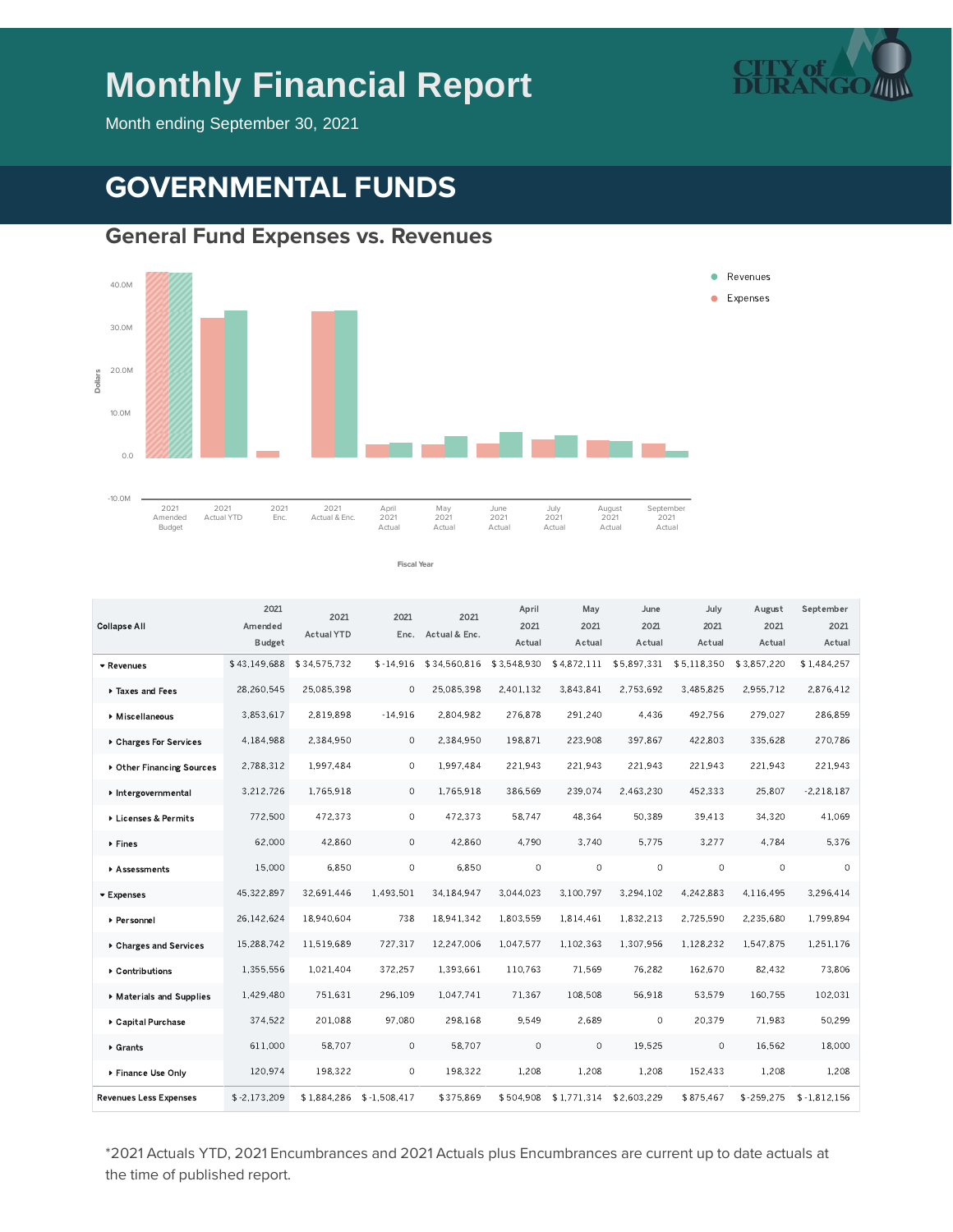### **General Fund Revenues vs. Expenses - POSITIVE**

#### **Revenue Analysis**

Through September the City would typically expect to have received 66% of revenues collected. Currently, revenues are at 79% of total budgeted collections therefore the City is ahead \$5.7 Million of **projected budgeted** collections for revenues and year to date revenues at the end of September exceeded expenditures by \$3.4 Million. While Sales and use Tax are at 93% of total budgeted collections, all combined Taxes and Fees are at 89%, Charges for Services are at 57%, Miscellaneous at 66%, Intergovernmental 55%, Licenses & Permits at 58%, Fines at 65%, Assessments at 46% and Other Financing Sources at 72% for a total average of 79% of total budgeted collections.

The performance indicator is positive because the percentage of budget received through September is higher than the percentage of historical budget received through September by 13%. Compared to cumulative historical monthly actuals the City is ahead or behind in each category listed below making up the majority of the \$5.7 Million revenue collections over budget.

- Taxes and Fees are ahead \$4.5 Million due to strong rebound and conservative budget estimates for 2021
- Charges For Services behind \$179K recreation center is rebounding on daily passes but continues to lag on monthly memberships
- Miscellaneous ahead \$495K

#### **Expense Analysis**

Total General Fund operating expenditures are reflected by spending type. Historically operating spending for the General Fund through September represents 62% spent. Through September of 2021 expenditures are at 69% or 7% greater than the historical 2015-2021 or approximately \$3 million above historical figures. Public Safety accounts for \$1.6 million of the increase over historical figures.

The performance indicator is positive because revenues exceed expenditures by \$3.4 Million at the end of September.



Powered by [OpenGov](https://opengov.com/)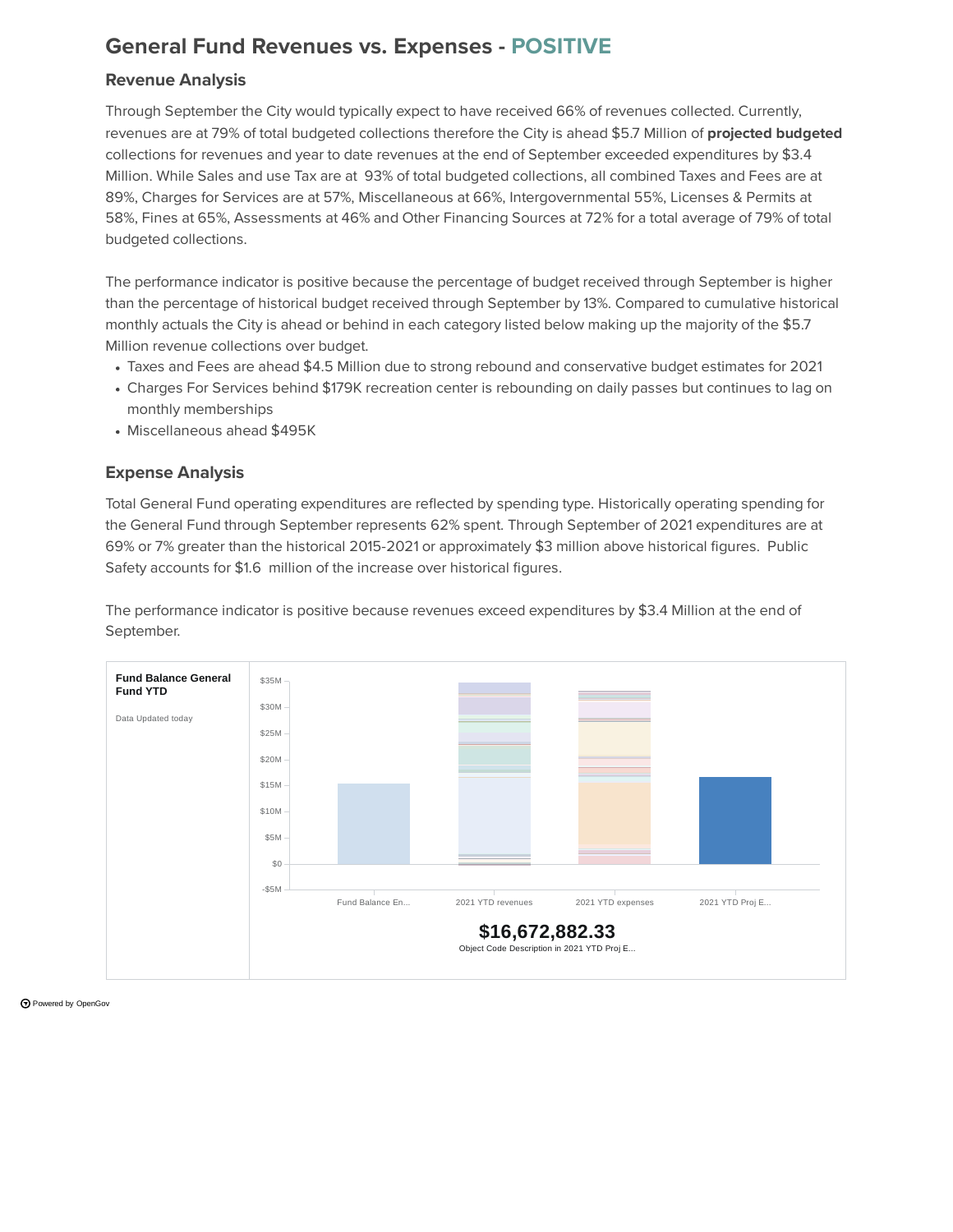## **SPECIAL REVENUE FUNDS**

#### **2005 1/4 Cent Debt Service Fund**

#### **2005 1/4 Cent Debt Service Revenues vs. Expenses**



**Fiscal Year**

| <b>Collapse All</b>           | 2021<br>Amended<br><b>Budget</b> | 2021<br><b>Actual YTD</b> | 2021<br>Enc. | 2021<br>Actual & Enc. | April<br>2021<br>Actual | May<br>2021<br>Actual | June<br>2021<br>Actual | July<br>2021<br>Actual | August<br>2021<br>Actual | September<br>2021<br>Actual |
|-------------------------------|----------------------------------|---------------------------|--------------|-----------------------|-------------------------|-----------------------|------------------------|------------------------|--------------------------|-----------------------------|
| * Revenues                    | 2.433.467                        | 1.932.787                 | $\circ$      | 1.932.787             | 211.877                 | 190.677               | 216.824                | 261.936                | 242.377                  | 224.812                     |
| Taxes and Fees                | 2.087.318                        | 1.932.133                 | $\circ$      | 1.932.133             | 211.761                 | 190.677               | 216,824                | 261.789                | 242,377                  | 224.617                     |
| ▶ Other Financing Sources     | 324.149                          | 0                         | 0            | $\circ$               | 0                       | $\circ$               | $\circ$                | $\circ$                | 0                        | $\circ$                     |
| Miscellaneous                 | 22,000                           | 654                       | $\circ$      | 654                   | 116                     | $\circ$               | $\circ$                | 147                    | $\Omega$                 | 195                         |
| ▼ Expenses                    | 2.433.467                        | 1.821.058                 | $\circ$      | 1.821.058             | 202.340                 | 202.340               | 202,340                | 202.340                | 202,340                  | 202.340                     |
| ▶ Finance Use Only            | 2,433,467                        | 1,821,058                 | $\circ$      | 1,821,058             | 202,340                 | 202,340               | 202,340                | 202,340                | 202,340                  | 202,340                     |
| <b>Revenues Less Expenses</b> | $\circ$                          | 111.729                   | $\circ$      | 111.729               | 9.537                   | $-11.663$             | 14.484                 | 59.596                 | 40.037                   | 22.472                      |

#### **2005 1/4 Cent Debt Service Fund Revenue vs. Expense - POSITIVE**

Cumulative Through September 2021, the 2005 Debt Services-Capital Sales Tax Fund would typically expect to have collected 70% or approximately \$1.4 Million of total budgeted revenues. Currently, Sales and Use Tax are at 93% collected of total budgeted Sales and Use Tax Revenues or approximately \$1.9 Million in total collections.

Compared to historical actuals from 2015-2021 the 2005 Debt Service is ahead 22% or approximately \$464K of projected for Sales and Use Tax Collections.

The Debt Service Payments for Florida Rd and the Library are a flat monthly rate.

#### **Fund Balance 2005 1/4 Cent Debt Service Fund**

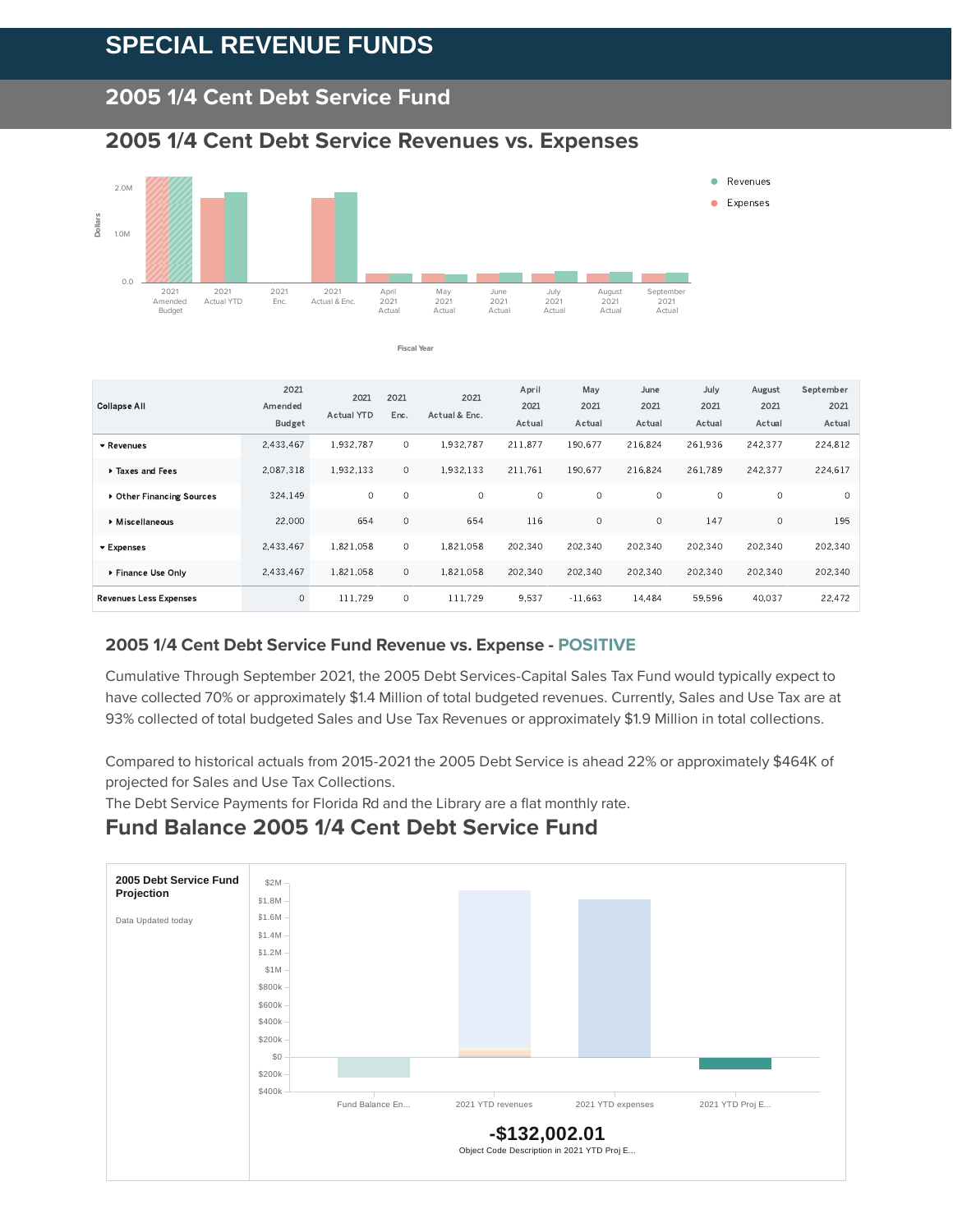#### **2005 1/4 Cent Open, Space, Parks and Trails Expenses vs. Revenues**



**Fiscal Year**

|                               | 2021          |                   |             |               |               |             | June         |              |                |                   |
|-------------------------------|---------------|-------------------|-------------|---------------|---------------|-------------|--------------|--------------|----------------|-------------------|
| <b>Collapse All</b>           | Amended       | 2021              | 2021        | 2021          | April<br>2021 | May<br>2021 | 2021         | July<br>2021 | August<br>2021 | September<br>2021 |
|                               |               | <b>Actual YTD</b> | Enc.        | Actual & Enc. |               |             |              |              |                |                   |
|                               | <b>Budget</b> |                   |             |               | Actual        | Actual      | Actual       | Actual       | Actual         | Actual            |
| $\triangledown$ Revenues      | 2,122,318     | 1.934.208         | 0           | 1.934.208     | 212.107       | 190,677     | 216.824      | 262,106      | 242,377        | 224,848           |
| Taxes and Fees                | 2.087.318     | 1.932.133         | $\circ$     | 1.932.133     | 211.761       | 190.677     | 216.824      | 261.789      | 242.377        | 224.617           |
| Miscellaneous                 | 35,000        | 2.075             | $\mathbf 0$ | 2.075         | 346           | $\circ$     | 0            | 317          | $\circ$        | 232               |
| ▼ Expenses                    | 3.486.621     | 2.463.295         | 749.172     | 3.212.467     | 44,377        | 87,928      | 1.730.479    | 240.143      | 175.733        | 66.608            |
| ▶ Charges and Services        | 3,008,064     | 2.123.127         | 749.172     | 2,872,299     | 6,580         | 50,132      | 1.692.682    | 202.347      | 137,937        | 28,812            |
| ▶ Finance Use Only            | 453.557       | 340.168           | $\circ$     | 340.168       | 37.796        | 37.796      | 37.796       | 37.796       | 37.796         | 37.796            |
| ▶ Contributions               | 25,000        | 0                 | $\circ$     | $\circ$       | $\circ$       | $\circ$     | 0            | 0            | $\circ$        | $\circ$           |
| <b>Revenues Less Expenses</b> | $-1.364.303$  | $-529.088$        | $-749.172$  | $-1.278.259$  | 167.730       | 102.749     | $-1.513.654$ | 21.962       | 66.644         | 158,240           |

#### **2005 1/4 Cent Open, Space, Parks and Trails Revenue vs. Expense - POSITIVE**

Cumulative Through September 2021, the 2005 OPST Sales Tax Fund would typically expect to have collected 70% or approximately \$1.4 Million of total budgeted revenues. Currently, Sales and Use Tax are at 93% collected of total budgeted Sales and Use Tax Revenues or approximately \$1.9 Million in total collections.

Compared to historical actuals from 2015-2021 the OPST is ahead 22% or approximately \$464K of projected for Sales and Use Tax Collections.

2005 Open, Space, Parks and trails projects are on schedule. Post maintenance, Smart 160, Park Trail improvements, Mason Center removal, and Durango Mesa Park are all underway to name a few.

### **Fund Balance 2005 1/4 Cent Open, Space, Parks and Trails Fund**

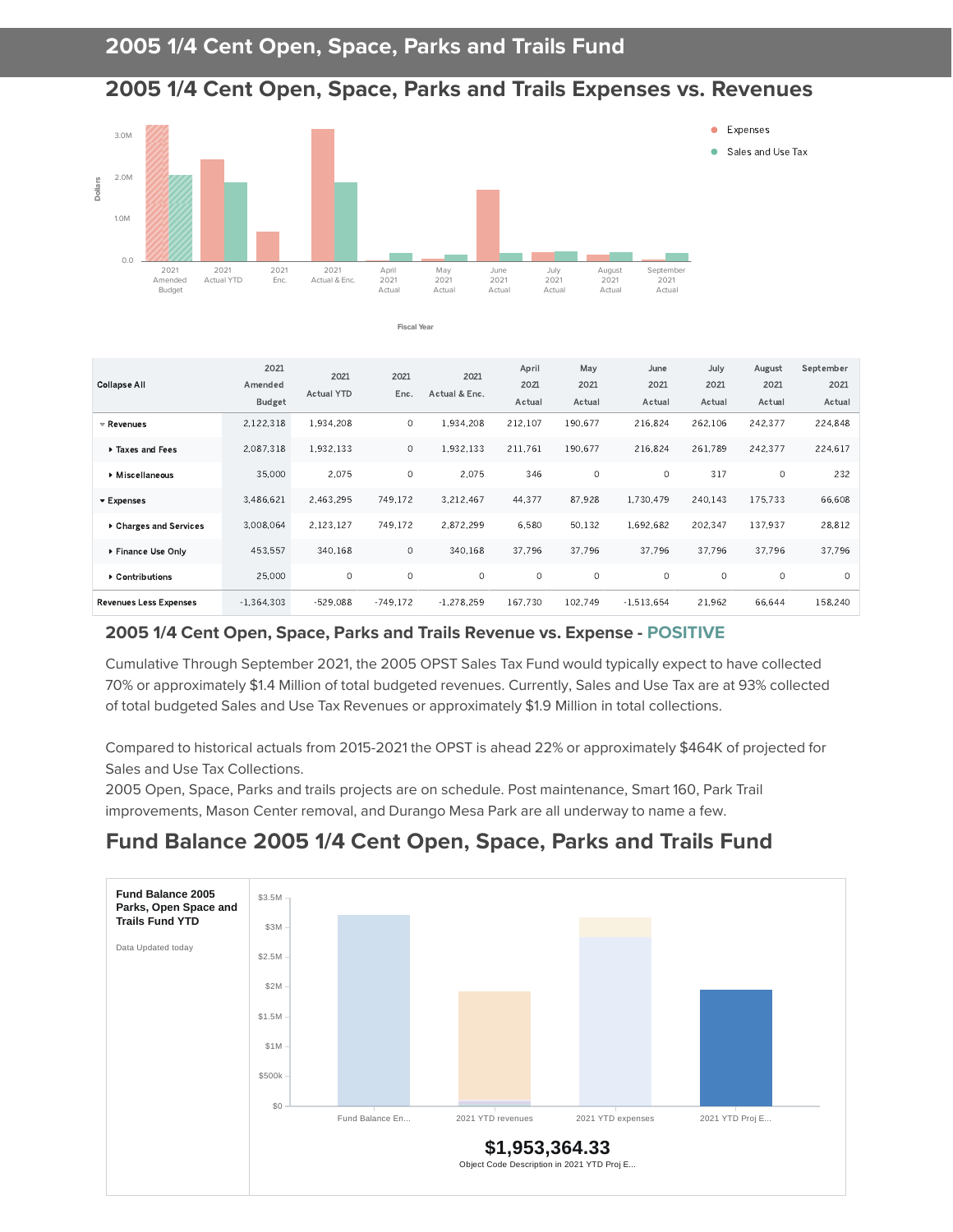#### **2015 1/2 Sales Tax Fund - Parks and Multimodal Expenses vs. Revenues**



**Fiscal Year**

| Collapse All                  | 2021<br>Amended<br><b>Budget</b> | 2021<br>Actual YTD | 2021<br>Enc. | 2021<br>Actual & Enc. | April<br>2021<br>Actual | May<br>2021<br>Actual | June<br>2021<br>Actual | July<br>2021<br>Actual | August<br>2021<br>Actual | September<br>2021<br>Actual |
|-------------------------------|----------------------------------|--------------------|--------------|-----------------------|-------------------------|-----------------------|------------------------|------------------------|--------------------------|-----------------------------|
| ▼ Revenues                    | 6.136.211                        | 3.866.972          | $\circ$      | 3,866,972             | 423,818                 | 381.621               | 433.952                | 523.945                | 485,093                  | 449.548                     |
| Taxes and Fees                | 4,121,233                        | 3.866.972          | $\circ$      | 3.866.972             | 423.818                 | 381.621               | 433.952                | 523.945                | 485.093                  | 449,548                     |
| Intergovernmental             | 2.013.478                        | $\mathbf 0$        | $\Omega$     | $\circ$               | $\circ$                 | $\circ$               | $\circ$                | $\circ$                | $\circ$                  | $\circ$                     |
| Miscellaneous                 | 1.500                            | $\circ$            | $\circ$      | $\circ$               | $\circ$                 | $\circ$               | $\circ$                | $\circ$                | $\circ$                  | $\circ$                     |
| ▼ Expenses                    | 9,124,479                        | 1,140,417          | 3,830,279    | 4.970.697             | 79.974                  | 142,159               | 54.304                 | 114.029                | 264.618                  | 290,710                     |
| ▶ Charges and Services        | 8.376.416                        | 760,467            | 3,830,279    | 4,590,746             | 37.757                  | 99,943                | 12.087                 | 71.812                 | 222.402                  | 248.493                     |
| ▶ Finance Use Only            | 748.063                          | 379.951            | $\circ$      | 379.951               | 42,217                  | 42.217                | 42.217                 | 42.217                 | 42.217                   | 42,217                      |
| <b>Revenues Less Expenses</b> | $-2,988,268$                     | 2.726.555          | $-3,830,279$ | $-1.103.725$          | 343,844                 | 239.461               | 379.648                | 409,917                | 220,475                  | 158,839                     |

#### **2015 1/2 Sales Tax Fund - Parks and Multimodal Revenue vs. Expense - POSITIVE**

Cumulative Through September 2021, the 2015 Sales Tax Fund would typically expect to have collected 70% or approximately \$2.9 Million of total budgeted revenues. Currently, Sales and Use Tax are at 93% collected of total budgeted Sales and Use Tax Revenues or approximately \$3.8 Million in total collections.

Compared to historical actuals from 2015-2021 the 2015 Sales Tax is ahead 22% or approximately \$930K of projected for Sales and Use Tax Collections.

2015 Parks and Multimodal projects are on schedule and underway. Rotary Park restrooms, Lake Nighthorse, Community Forest Plan, 32nd Street crossing project, Animas Trail Rehab to name a few.



### **Fund Balance 2015 1/2 Sales Tax Fund**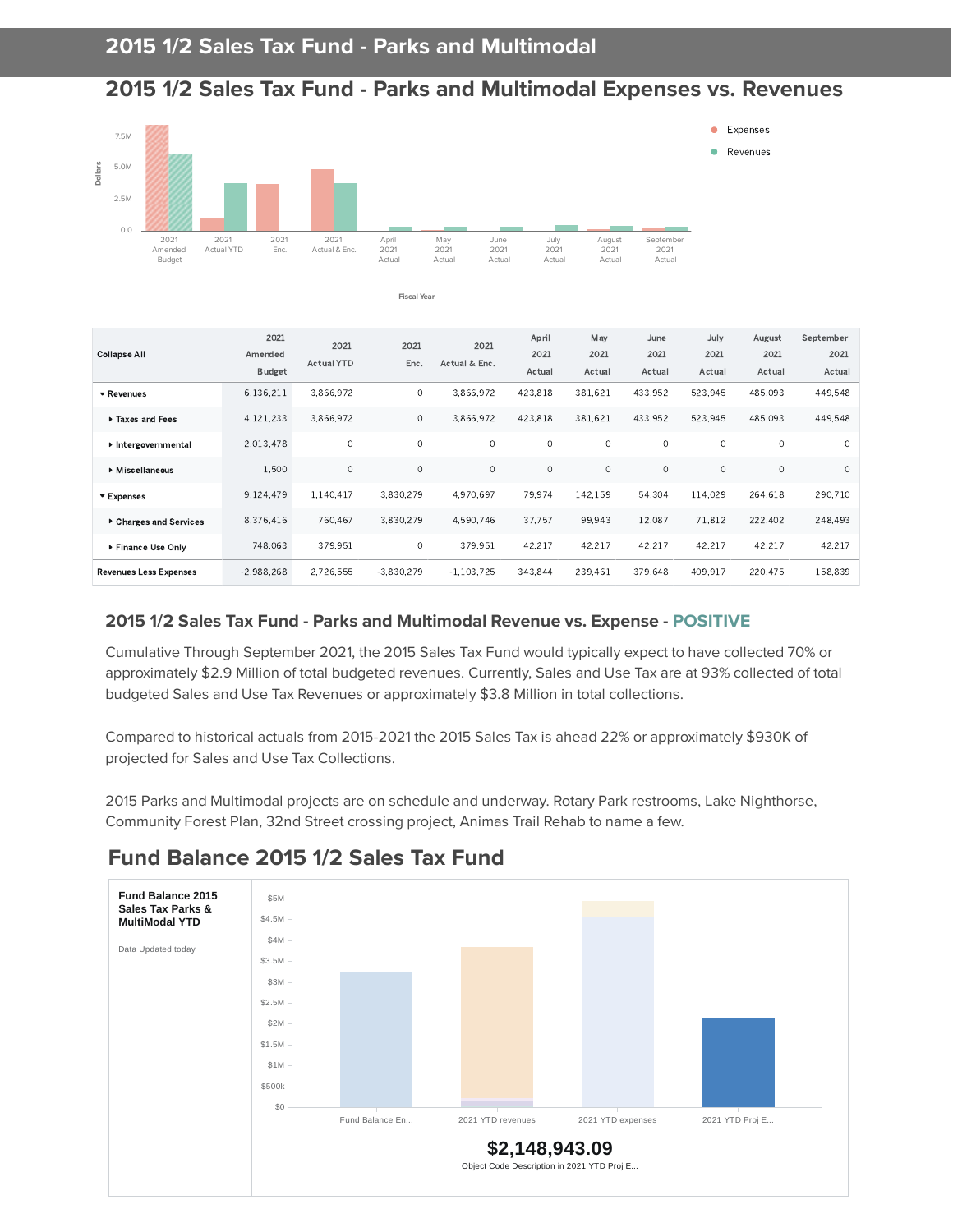### **2019 1/2 Sales Tax Fund**

#### **2019 1/2 Sales Tax Fund - Streets Expenses vs. Revenues**



**Fiscal Year**

| <b>Collapse All</b>           | 2021<br>Amended<br><b>Budget</b> | 2021<br>Actual YTD | 2021<br>Enc. | 2021<br>Actual & Enc. | April<br>2021<br>Actual | May<br>2021<br>Actual | June<br>2021<br>Actual | July<br>2021<br>Actual | August<br>2021<br>Actual | September<br>2021<br>Actual |
|-------------------------------|----------------------------------|--------------------|--------------|-----------------------|-------------------------|-----------------------|------------------------|------------------------|--------------------------|-----------------------------|
| $\triangledown$ Revenues      | 4,124,233                        | 3.868.237          | $\circ$      | 3.868,237             | 424,012                 | 381.621               | 433.952                | 524,179                | 485,093                  | 449.810                     |
| Taxes and Fees                | 4,121,233                        | 3.866.972          | $\circ$      | 3.866.972             | 423.818                 | 381.621               | 433.952                | 523.945                | 485.093                  | 449.548                     |
| Miscellaneous                 | 3.000                            | 1.265              | $\Omega$     | 1.265                 | 194                     | $\circ$               | $\Omega$               | 234                    | $\circ$                  | 261                         |
| ▼ Expenses                    | 5,254.011                        | 2.520.405          | 1.931.320    | 4.451.725             | 141.930                 | 141.930               | 144.924                | 144.991                | 1.029.129                | 457.223                     |
| ▶ Charges and Services        | 3.550.857                        | 1.243.040          | 1,931,320    | 3.174.359             | $\circ$                 | $\circ$               | 2.994                  | 3.062                  | 887.199                  | 315.294                     |
| ▶ Finance Use Only            | 1.703.154                        | 1.277.366          | $\circ$      | 1.277.366             | 141.930                 | 141.930               | 141.930                | 141.930                | 141.930                  | 141.930                     |
| <b>Revenues Less Expenses</b> | $-1.129.778$                     | 1.347.832          | $-1.931.320$ | $-583.487$            | 282.083                 | 239.691               | 289.028                | 379.188                | $-544.036$               | $-7.413$                    |

#### **2019 1/2 Sales Tax Fund - Streets Revenue vs. Expense - Caution**

Cumulative Through September 2021, the 2019 Sales Tax Fund would typically expect to have collected 70% or approximately \$2.9 Million of total budgeted revenues. Currently, Sales and Use Tax are at 93% collected of total budgeted Sales and Use Tax Revenues or approximately \$3.8 Million in total collections.

Compared to historical actuals from 2015-2021 the 2015 Sales Tax is ahead 22% or approximately \$930K of projected for Sales and Use Tax Collections.

2019 Streets projects are on schedule and underway. Street overlays, street reconstruction, sealcoating to name a few. The performance indicator is at cautionary to continue to watch revenues and expenditures as we project the end of year fund balance.



#### **Fund Balance 2015 1/2 Sales Tax Fund**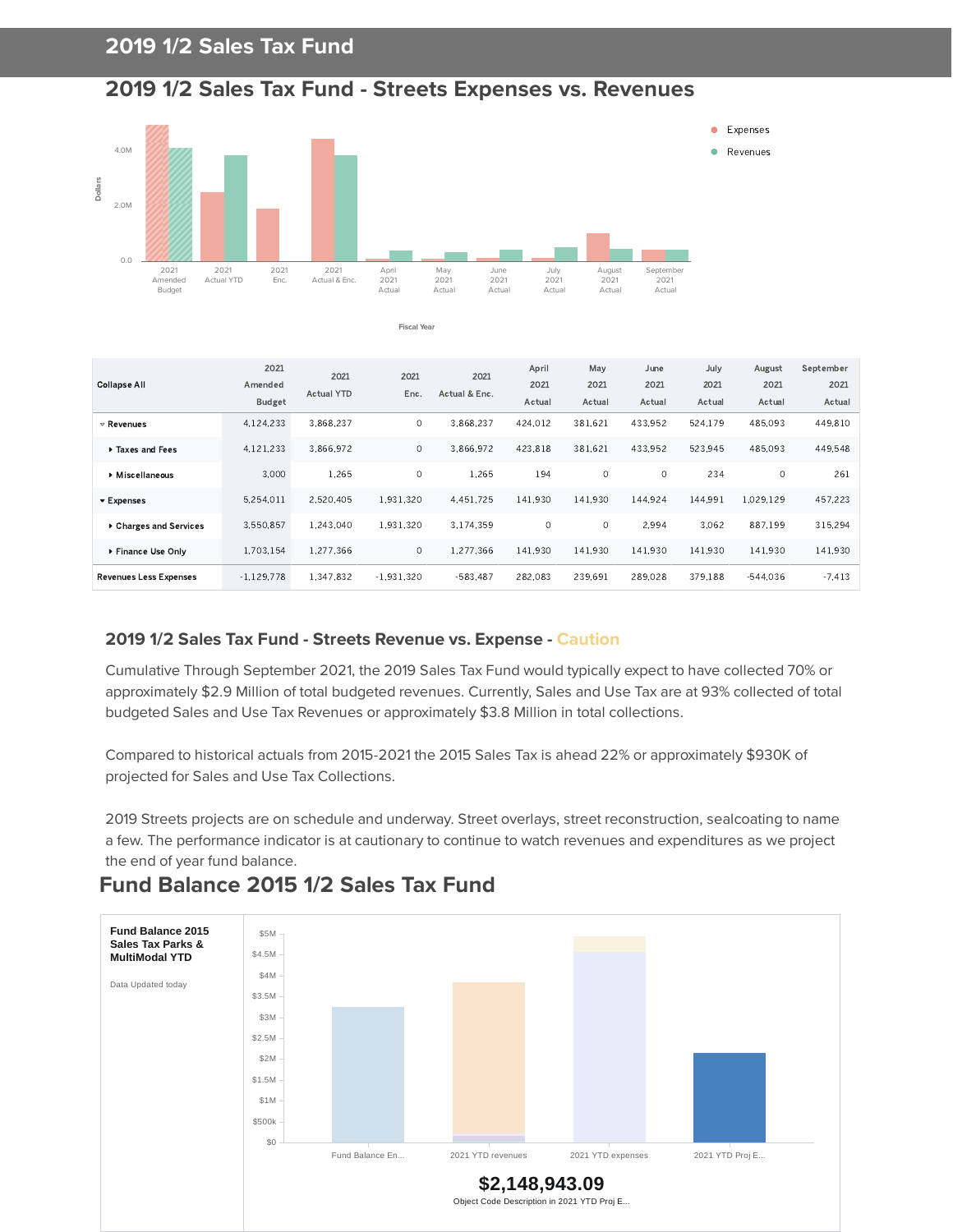

**Fiscal Year**



| <b>Collapse All</b>           | 2021<br>Amended<br><b>Budget</b> | 2021<br><b>Actual YTD</b> | 2021<br>Enc. | 2021<br>Actual & Enc. | April<br>2021<br>Actual | May<br>2021<br>Actual | June<br>2021<br>Actual | July<br>2021<br>Actual | August<br>2021<br>Actual | September<br>2021<br>Actual |
|-------------------------------|----------------------------------|---------------------------|--------------|-----------------------|-------------------------|-----------------------|------------------------|------------------------|--------------------------|-----------------------------|
| $\triangledown$ Revenues      | 805,000                          | 1.871.766                 | $\circ$      | 1,871,766             | 66,298                  | 62,854                | 109.665                | 484.676                | 592.537                  | 424.683                     |
| Taxes and Fees                | 805,000                          | 1.871.695                 | $\circ$      | 1,871,695             | 66,298                  | 62,854                | 109,665                | 484,676                | 592,537                  | 424,612                     |
| ▶ Lodgers Tax                 | 805,000                          | 1,871,695                 | $\circ$      | 1,871,695             | 66,298                  | 62.854                | 109.665                | 484.676                | 592,537                  | 424,612                     |
| ▼ Miscellaneous               | $\circ$                          | 71                        | $\circ$      | 71                    | $\circ$                 | $\circ$               | $\circ$                | $\circ$                | $\circ$                  | 71                          |
| Interest                      | $\circ$                          | 71                        | $\circ$      | 71                    | $\circ$                 | $\circ$               | $\circ$                | $\circ$                | $\circ$                  | 71                          |
| ▼ Expenses                    | 974.607                          | 1.144.666                 | 262.336      | 1,407,002             | 80.460                  | 80,391                | 81,327                 | 88,827                 | 18,333                   | 555,319                     |
| ▶ Finance Use Only            | 345,000                          | 777,395                   | $\circ$      | 777.395               | 27,993                  | 27,924                | 28,860                 | 36,360                 | 18,333                   | 555,319                     |
| ▶ Charges and Services        | 629,607                          | 367.271                   | 262,336      | 629.607               | 52.467                  | 52,467                | 52,467                 | 52,467                 | 0                        | $\circ$                     |
| <b>Revenues Less Expenses</b> | $-169.607$                       | 727.099                   | $-262,336$   | 464.763               | $-14.162$               | $-17.537$             | 28,338                 | 395.848                | 574,203                  | $-130,635$                  |

#### **Lodgers' Tax Fund Revenue vs. Expense - POSITIVE**

Through September 2021 the City would typically expect to have 110% or approximately \$889K of revenues collected. Currently Lodgers Tax has collected 232% or approximately \$1 M of total budgeted revenues. Lodger's Tax fund has adjustment to revenue to set aside receipts that exceed the \$900K.

In July 2021, the tax rate increased from 2.0% to 5.25% in which resulted in an increased collection and a positive outlook for this fund with the increase in tourism and collections in Lodger's Tax.



### **Fund Balance Lodgers' Tax Fund**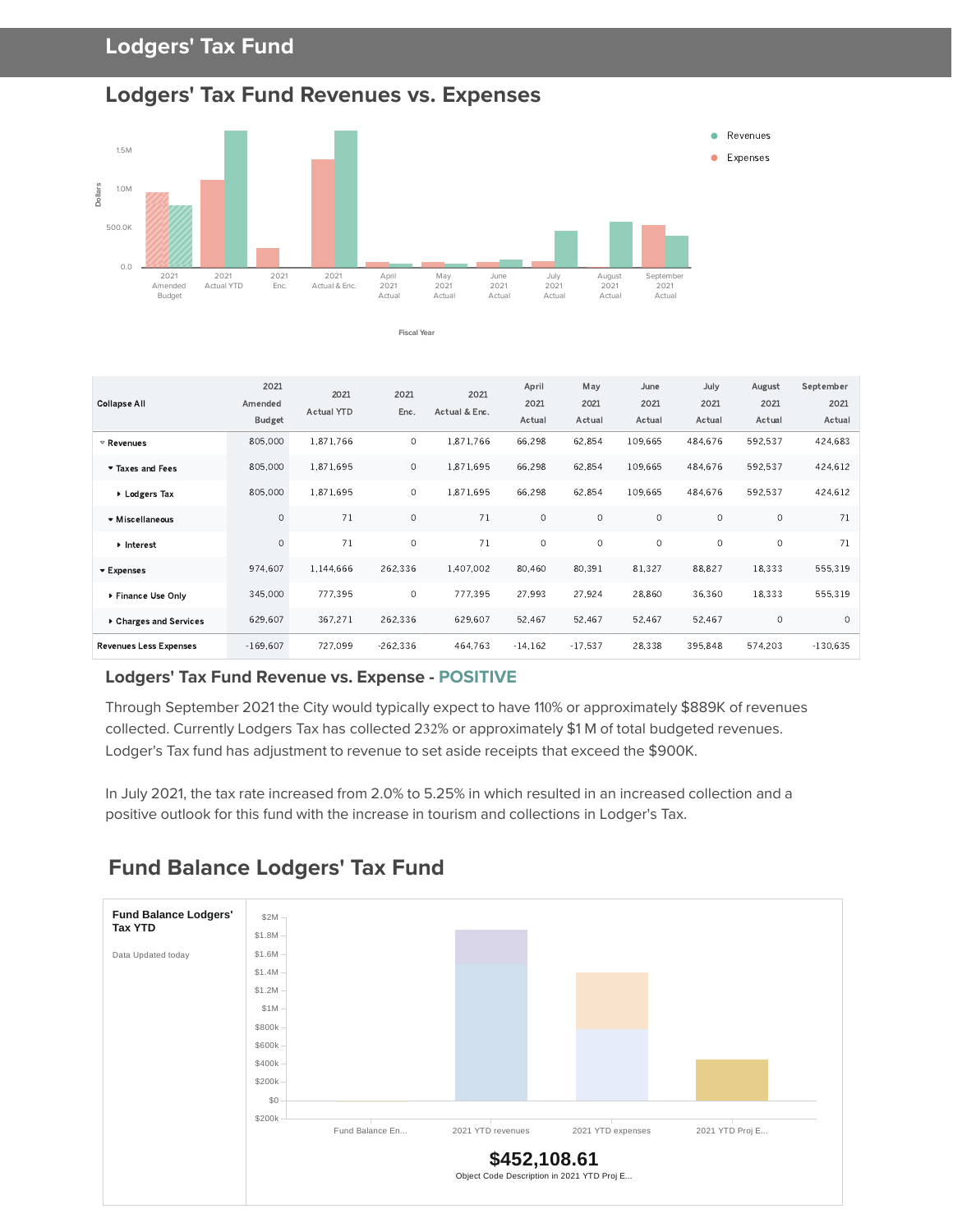#### **INTERNAL SERVICE FUNDS**

### **General Services Fund**



#### **General Services Fund Budgetary Fund Balance**



The 2020 ending budgetary fund balance was \$73K.

#### **General Services Fund - CAUTION**

Review is underway for 2022 Budget. Internal service funds receive revenues on a monthly basis, the intent of these funds is to provide internal services with minimal fund balances. The fund was budgeted for expenditures to exceed revenues in order to draw down on fund balance.

### **Capital Equipment Replacement Fund**



#### **CERF Fund Budgetary Fund Balance**



#### **CERF Fund - POSITIVE**

Internal service funds receive revenues on a monthly basis, the intent of these funds is to provide internal services with minimal fund balances. For 2021, this fund reflects greater revenues to expense due to the national shortage of micro-chips and the ability to secure vehicles.

Additional note - The City is reviewing the fund balance in this fund and provide future recommendations about the high fund balance.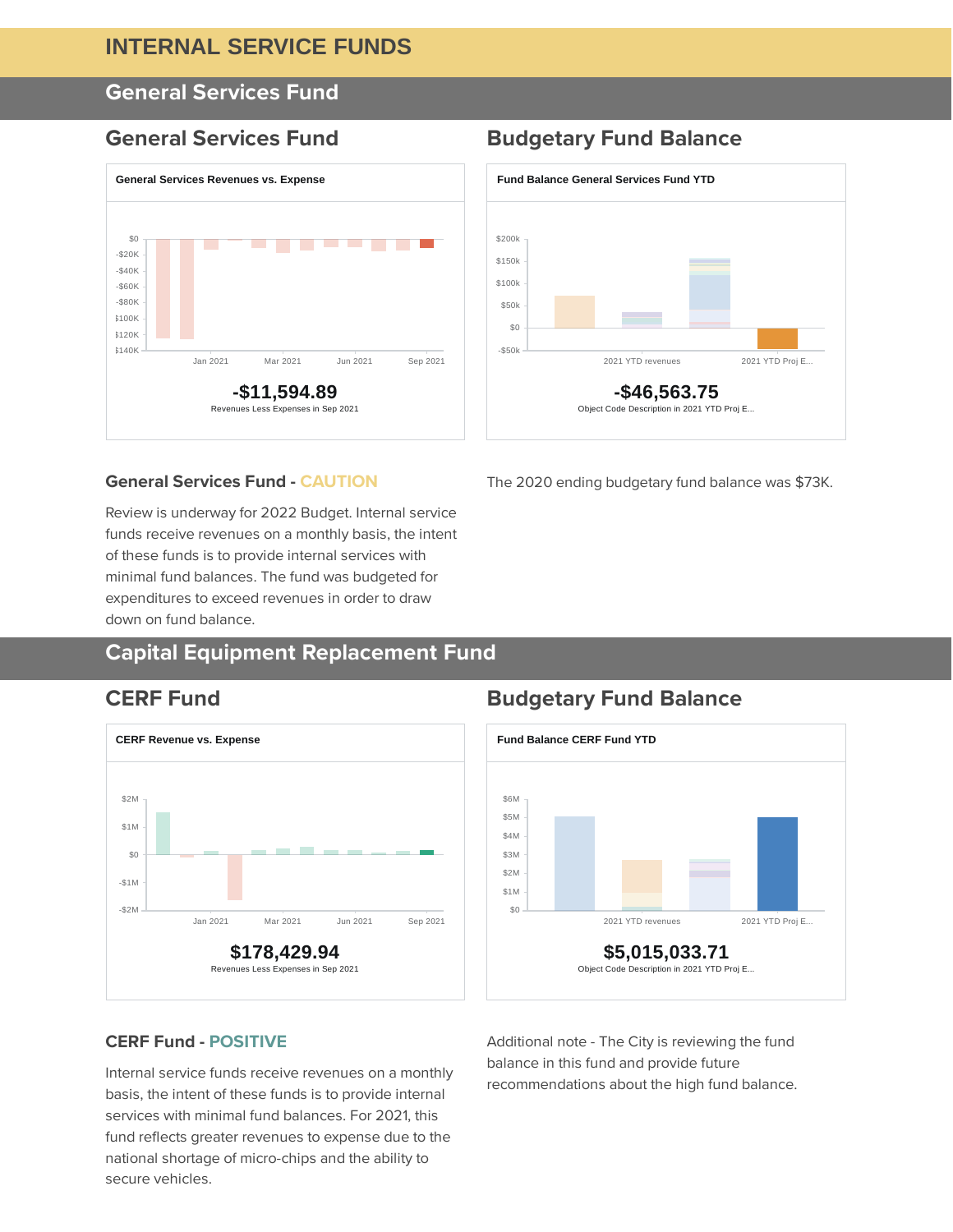#### **Risk Management Fund**



## **Risk Management Fund Budgetary Fund Balance**



#### **Risk Management Fund - POSITIVE**

Internal service funds receive revenues on a monthly basis, the intent of these funds is to provide internal services with minimal fund balances. While the expense exceed revenues the fund was budgeted for revenue to exceed expenditures due to the fund balance in the internal service fund.

The 2020 ending fund balance was \$543K therefore there is sufficient fund balance to absorb expenses exceeding revenues.

#### **Self Insurance Fund**



### **Self Insurance Fund Budgetary Fund Balance**



#### **Self Insurance Fund - POSITIVE**

Internal service funds receive revenues on a quarterly basis the intent of these funds is to provide internal services with minimal fund balances. While this fund is running a fund balance the self insurance fund should have a balance in the event high claims are received in a given month.

The 2020 ending fund balance was \$736K therefore there is sufficient fund balance to absorb large insurance claims that resulted in expenses exceeding revenues.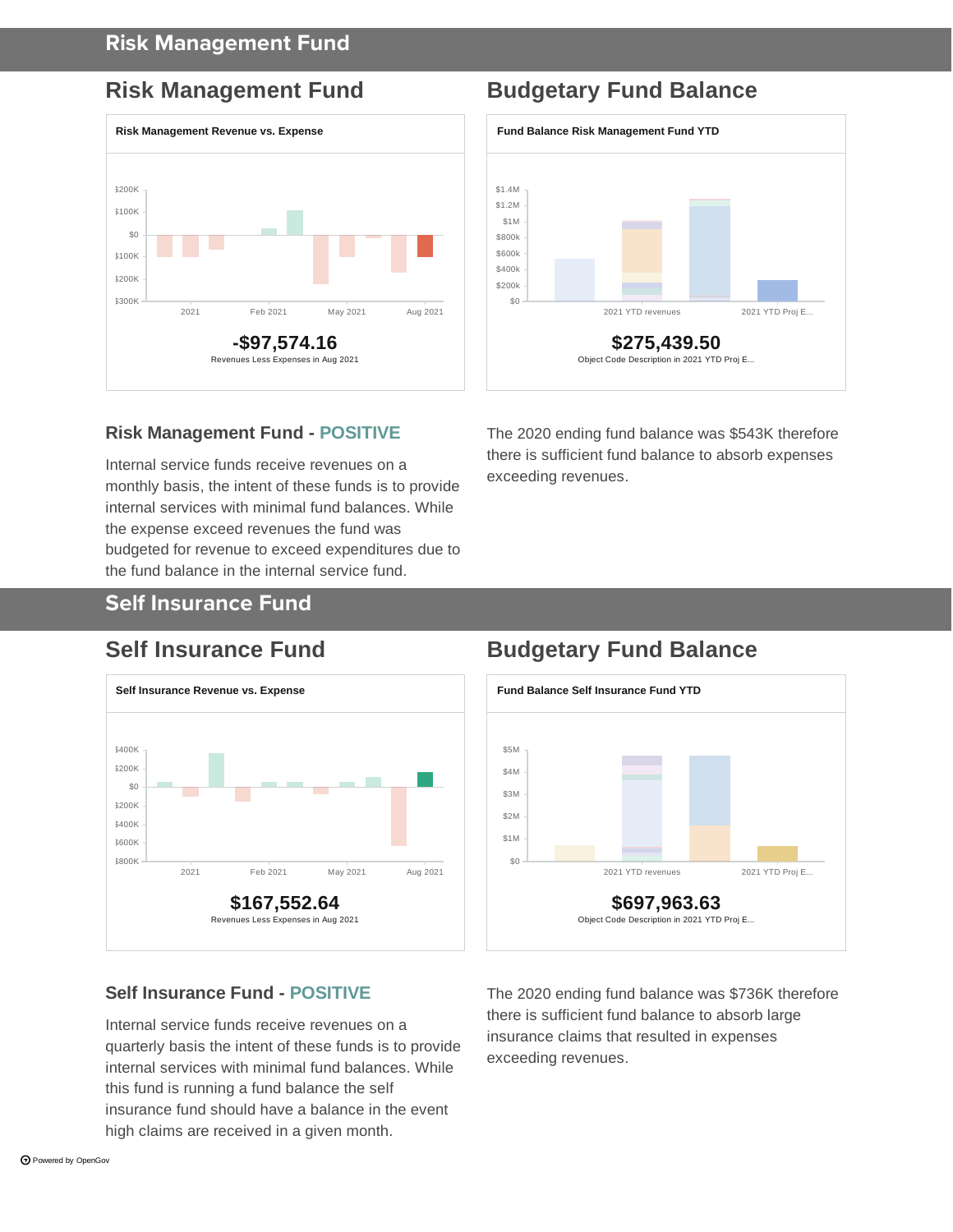# **ENTERPRISE FUNDS**

#### **Water Fund Expenses vs. Revenues**



#### **Water Operating Fund**

Revenues

Collapse All

Expenses

Personnel

Charges and Services Materials and Supplies Capital Purchase  $\blacktriangleright$  Contributions Revenues Less Expenses



**Fiscal Year**

| Accas     | rictual   | ruuu      | Accado    | nutual    | <b>Rocaal</b> |             |          |             | Duugut      |
|-----------|-----------|-----------|-----------|-----------|---------------|-------------|----------|-------------|-------------|
| \$948.010 | \$858.726 | \$990.775 | \$866.818 | \$530.912 | \$471.691     | \$5.916.810 | \$0      | \$5,916,810 | \$8,091,187 |
| 864.428   | 830.048   | 932.841   | 779.280   | 493.765   | 383,708       | 5.383.167   | $\circ$  | 5.383.167   | 7.232.308   |
| 83,582    | 28,678    | 57,934    | 87,538    | 37,147    | 87,983        | 533,644     | 0        | 533,644     | 858,879     |
| 352,463   | 322.204   | 311.405   | 246.493   | 381.388   | 244.597       | 2.942.272   | 225,566  | 2.716.706   | 10.318.980  |
| 58.763    | 58.763    | 58.763    | 58.763    | 181.896   | 58.763        | 652,002     | $\circ$  | 652.002     | 7.113.239   |
| 117,885   | 136,875   | 161,312   | 117,598   | 115.701   | 119,673       | 1,218,113   | 0        | 1,218,113   | 1.649.059   |
| 139,742   | 68.283    | 82.359    | 59.756    | 65.464    | 49.458        | 756.031     | 127.486  | 628.544     | 1,086,156   |
| 36,073    | 58,283    | 8,971     | 10.375    | 18.328    | 13,455        | 294,456     | 98.080   | 196.377     | 407.280     |
| $\Omega$  | $\Omega$  | $\Omega$  | $\Omega$  | $\Omega$  | $\Omega$      | $\Omega$    | $\Omega$ | $\Omega$    | 63.246      |

 $0$  21.671 0 21.671 3.248 0 0 0 0 0 0

\$-2.227.793 \$3.200.104 \$-225.566 \$2.974.538 \$227.093 \$149.524 \$620.326 \$679.370 \$536.522 \$595.547

Revenues **C** Expenses

 $\bullet$ 

August 2021 Actual September 2021 Actual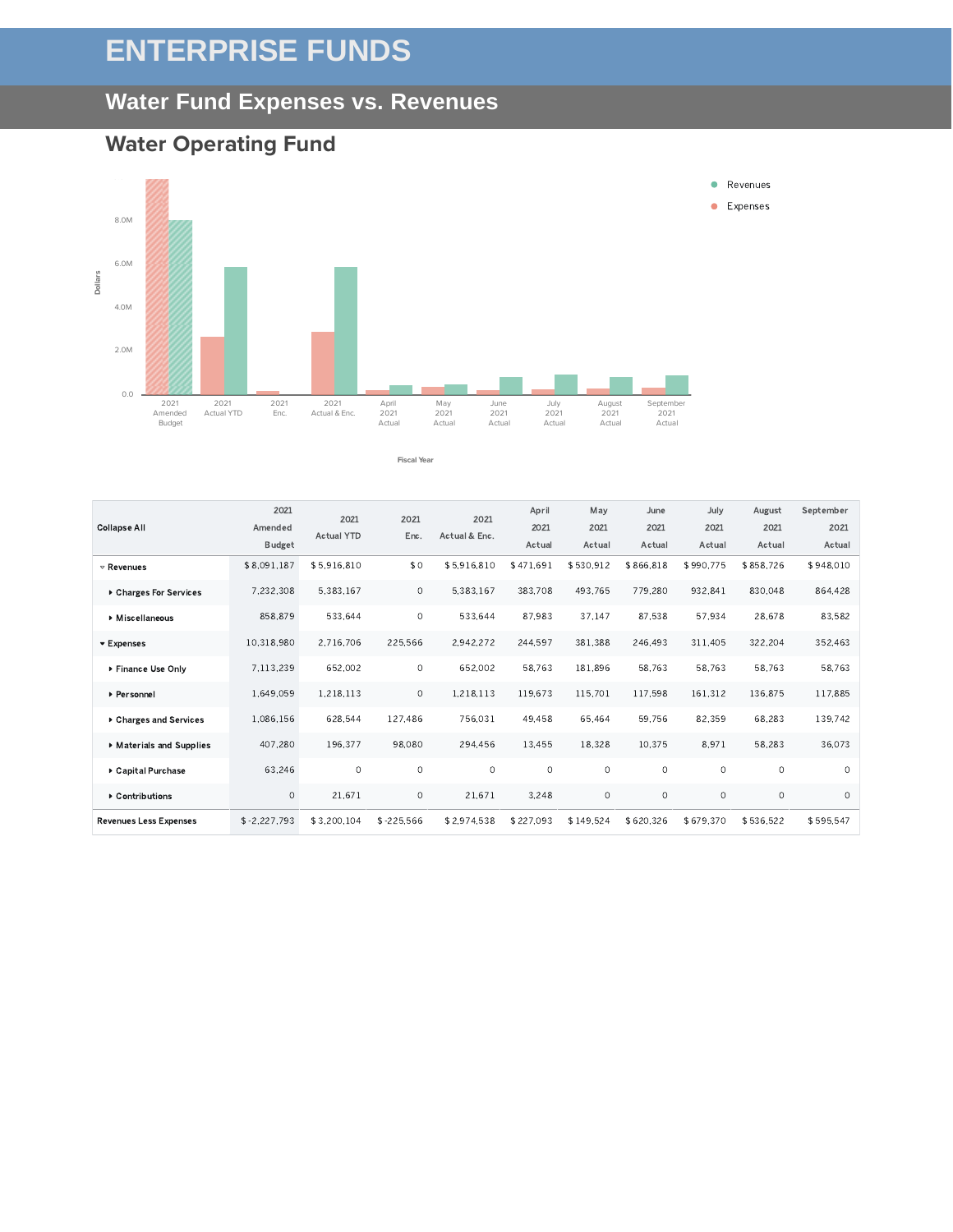## **Water Capital Fund**



**Fiscal Year**

\$6.595.630 \$0 \$0 \$0 \$0 \$0 \$0 \$0 \$0 \$0 \$0 ,, 7,802.753 1.501.854 672.908 2.174.762 316.091 47.828 28.616 52.876 145.096 770.227 7,802.753 1.501.854 672.908 2.174.762 316.091 47.828 28.616 52.876 145.096 770.227 \$-1.207.123 \$-1.501.854 \$-672.908 \$-2.174.762 \$-316.091 \$-47.828 \$-28.616 \$-52.876 \$-145.096 \$-770.227 Revenues ▶ Other Financing Sources Expenses Charges and Services Revenues Less Expenses 2021 Amended Budget 2021 Actual YTD 2021 Enc. 2021 Actual & Enc. April 2021 Actual May 2021 Actual June 2021 Actual July 2021 Actual August 2021 Actual September 2021 Actual Collapse All



#### **Water Operating & Capital Funds Revenue vs. Expense - POSITIVE**

Through September 2021, Water would typically expect to have 71% of revenues collected. Currently, Water has collected 73% of total budgeted revenues therefore the Water fund is on track.

Water has spent 34% of the FY 2021 budget and has historically spent 34%, Currently revenues exceed expenses by \$1.7 million. Actual expenses do not include contracted encumbrances for Capital Projects which would increase the amount by \$909K or 42% spent. This results in a positive performance indicator as the fund is on track as expected.

As an additional note the City of Durango is currently working on the fund balance for the Water Fund and the rates, accordingly.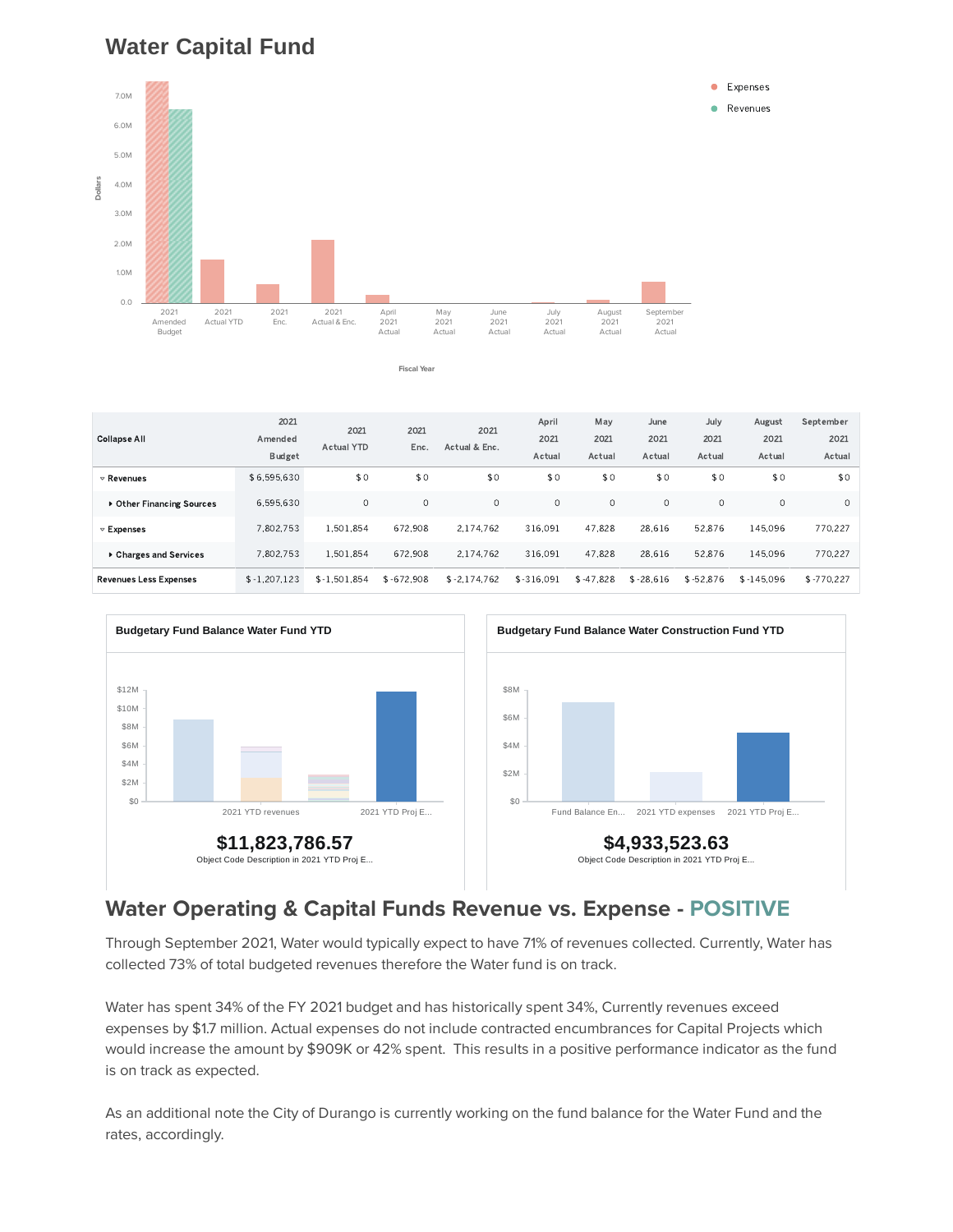# **Sewer Operating Fund**



#### **Fiscal Year**

|                               | 2021           | 2021              | 2021        | 2021          | April     | May       | June      | July          | August    | September |
|-------------------------------|----------------|-------------------|-------------|---------------|-----------|-----------|-----------|---------------|-----------|-----------|
| <b>Collapse All</b>           | Amended        | <b>Actual YTD</b> | Enc.        | Actual & Enc. | 2021      | 2021      | 2021      | 2021          | 2021      | 2021      |
|                               | <b>Budget</b>  |                   |             |               | Actual    | Actual    | Actual    | Actual        | Actual    | Actual    |
| ▼ Revenues                    | \$8,512,000    | \$6,187,175       | \$0         | \$6,187,175   | \$665,334 | \$674,271 | \$717.635 | \$785,304     | \$767.409 | \$757,944 |
| ▶ Charges For Services        | 8,230,000      | 6,050,696         | $\circ$     | 6,050,696     | 632,161   | 656,762   | 709.370   | 766,745       | 761,152   | 746,517   |
| Miscellaneous                 | 282,000        | 136,479           | $\circ$     | 136,479       | 33,173    | 17,509    | 8,265     | 18,559        | 6,257     | 11,427    |
| ▼ Expenses                    | 11.910.523     | 6.128.336         | 253,613     | 6.381.949     | 289.914   | 299.895   | 263,204   | 1,804.148     | 291.325   | 430,952   |
| ▶ Finance Use Only            | 8,677,285      | 3,787,958         | $\circ$     | 3,787,958     | 66,077    | 66,077    | 66,077    | 1,560,922     | 66,077    | 66,077    |
| ▶ Personnel                   | 1,802,247      | 1,291,078         | $\circ$     | 1,291,078     | 127,877   | 111,874   | 112,686   | 167,262       | 137,793   | 126,448   |
| ▶ Charges and Services        | 1,017,041      | 766,305           | 125,313     | 891,618       | 81,125    | 91.302    | 67,823    | 36.339        | 76.479    | 195,962   |
| Materials and Supplies        | 396,450        | 239,901           | 128,300     | 368,201       | 8,640     | 30,641    | 16,618    | 39,625        | 10,975    | 42,465    |
| ▶ Contributions               | $\circ$        | 43.094            | $\circ$     | 43,094        | 6,194     | $\circ$   | $\circ$   | $\circ$       | $\circ$   | $\Omega$  |
| ▶ Capital Purchase            | 17,500         | $\circ$           | $\circ$     | $\circ$       | $\circ$   | $\circ$   | $\circ$   | $\circ$       | $\circ$   | $\circ$   |
| <b>Revenues Less Expenses</b> | $$ -3.398.523$ | \$58,839          | $$-253,613$ | $$-194,774$   | \$375,420 | \$374,376 | \$454,431 | $$-1.018.844$ | \$476,084 | \$326,993 |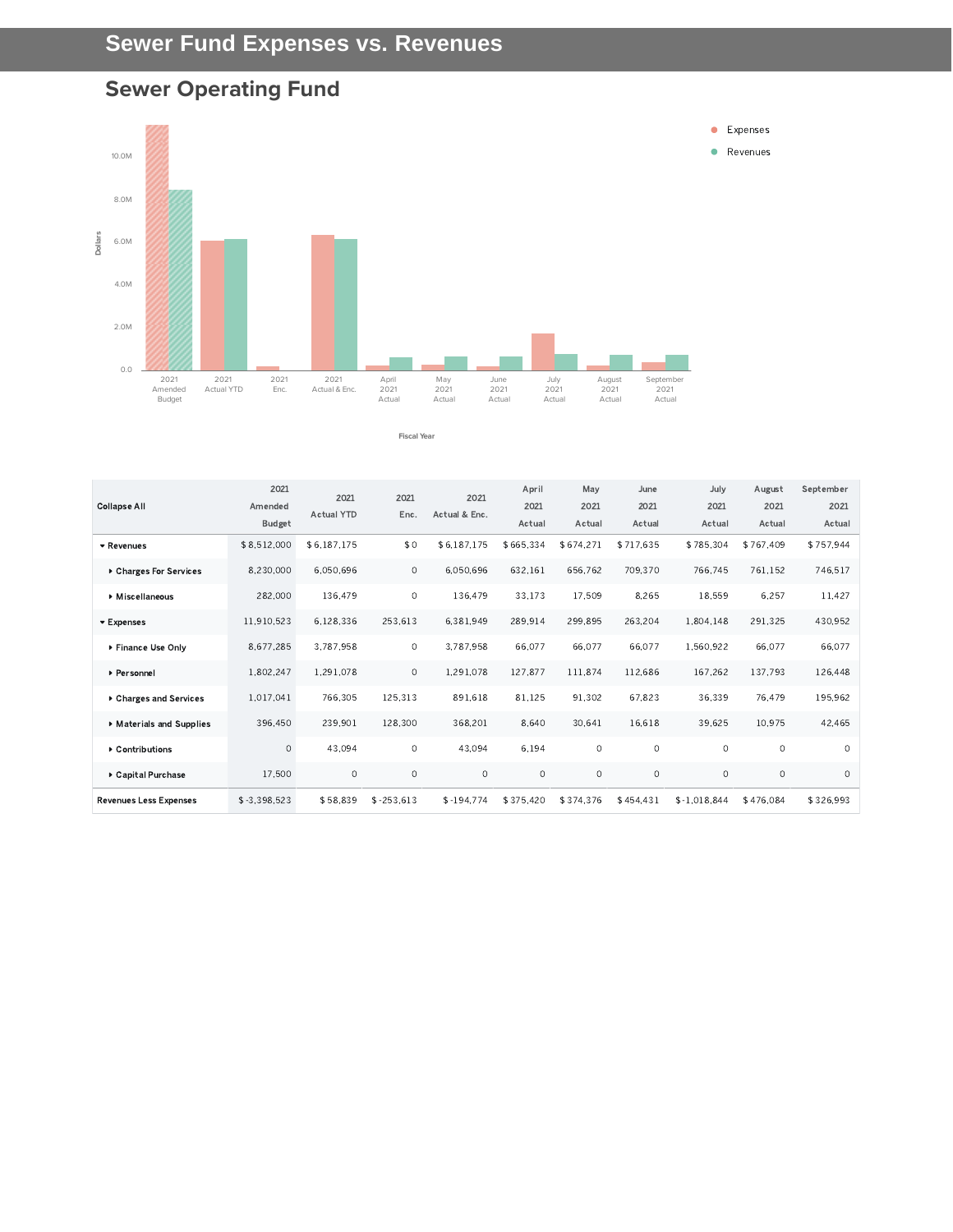#### **Sewer Capital Fund**



**Fiscal Year**

\$4.366.624 \$0 \$0 \$0 \$0 \$0 \$0 \$0 \$0 \$0 \$0 4.366.624 0 0 0 0 0 0 0 0 0 6.153.362 767.616 781.295 1.548.911 6.827 13.602 87.928 30.589 333.629 307.753 6.153.362 767.616 781.295 1.548.911 6.827 13.602 87.928 30.589 333.629 307.753  $-1.786.738$   $-5.767.616$   $-5.781.295$   $-5.1548.911$   $-5.6827$   $-5.13.602$   $-5.87.928$   $-5.30589$   $-5.333.629$   $-5.307.753$ Revenues Other Financing Sources Expenses Charges and Services Revenues Less Expenses 2021 Amended Budget 2021 Actual YTD 2021 Enc. 2021 Actual & Enc. April 2021 Actual May 2021 Actual June 2021 Actual July 2021 Actual August 2021 Actual September 2021 Actual Collapse All



#### **Sewer Operating & Capital Funds Revenue vs. Expense - CAUTION**

Through September 2021, Sewer would typically expect to have 67% of revenues collected. Currently, Sewer has collected 73% of budgeted revenues therefore, the reflects positive performance for projected revenues.

Sewer has spent 76% of the FY 2021 budget and has historically spent 64% spent. This results in a caution performance indicator, with the expectation to be within budget by end of fiscal year.

Revenues exceed expenses by \$1.2 Million through September.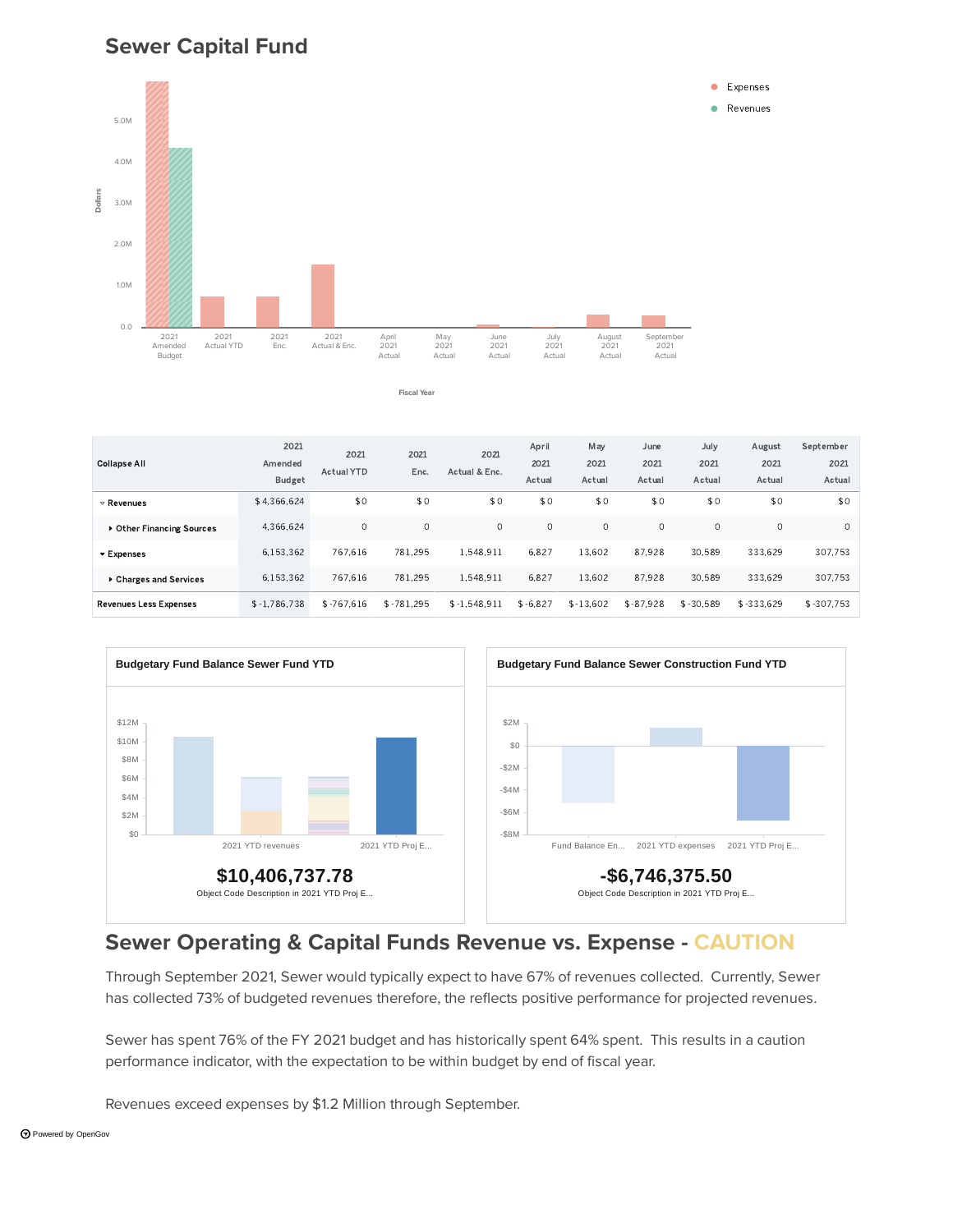## **Airport Operating Fund**



**Fiscal Year**

| <b>Collapse All</b>           | 2021<br>Amended<br><b>Budget</b> | 2021<br><b>Actual YTD</b> | 2021<br>Enc. | 2021<br>Actual & Enc. | April<br>2021<br>Actual | May<br>2021<br>Actual | June<br>2021<br>Actual | July<br>2021<br>Actual | August<br>2021<br>Actual | September<br>2021<br>Actual |
|-------------------------------|----------------------------------|---------------------------|--------------|-----------------------|-------------------------|-----------------------|------------------------|------------------------|--------------------------|-----------------------------|
| ▼ Revenues                    | \$5,734,646                      | \$4.006.439               | \$0          | \$4,006,439           | \$811.114               | \$346.014             | \$413,772              | \$403.738              | \$944,152                | \$476,315                   |
| ▶ Charges For Services        | 3.034.369                        | 2.645.435                 | $\circ$      | 2.645.435             | 282.985                 | 297.000               | 335.736                | 383.605                | 438.073                  | 427.351                     |
| Intergovernmental             | 2.169.678                        | 1,014,143                 | $\circ$      | 1.014.143             | 487.851                 | 7.897                 | 9.137                  | 11.173                 | 469,859                  | 13.210                      |
| ▶ Miscellaneous               | 530,345                          | 346,771                   | $\circ$      | 346.771               | 40.327                  | 41,117                | 68.900                 | 8,915                  | 36,204                   | 35.724                      |
| ▶ Fines                       | 254                              | 90                        | $\circ$      | 90                    | $-49$                   | $\circ$               | $\circ$                | 45                     | 15                       | 30                          |
| ▼ Expenses                    | 5.220.696                        | 2.656.892                 | 199.705      | 2.856,596             | 268.056                 | 238,840               | 288.673                | 307,526                | 389.935                  | 290.611                     |
| ▶ Personnel                   | 2,053,586                        | 1.442.815                 | $\circ$      | 1,442,815             | 138,798                 | 145,327               | 134.881                | 186.561                | 164.667                  | 147,103                     |
| ▶ Charges and Services        | 839,841                          | 569.476                   | 109,796      | 679,272               | 64,955                  | 46,207                | 49.029                 | 83,904                 | 80.463                   | 65.415                      |
| ▶ Finance Use Only            | 1.639.451                        | 222.318                   | $\circ$      | 222,318               | 24,702                  | 24,702                | 24,702                 | 24,702                 | 24,702                   | 24.702                      |
| Materials and Supplies        | 450,828                          | 311,613                   | 87,449       | 399,063               | 39,105                  | 17,261                | 69,177                 | 4,272                  | 50,434                   | 51,186                      |
| ▶ Capital Purchase            | 236,990                          | 110.670                   | 2,459        | 113,129               | 496                     | 5,342                 | 10.884                 | 8,088                  | 69.670                   | 2,204                       |
| <b>Revenues Less Expenses</b> | \$513.950                        | \$1,349.547               | $$-199.705$  | \$1.149.843           | \$543.058               | \$107.174             | \$125.099              | \$96,212               | \$554.217                | \$185.704                   |

# **Airport Capital**

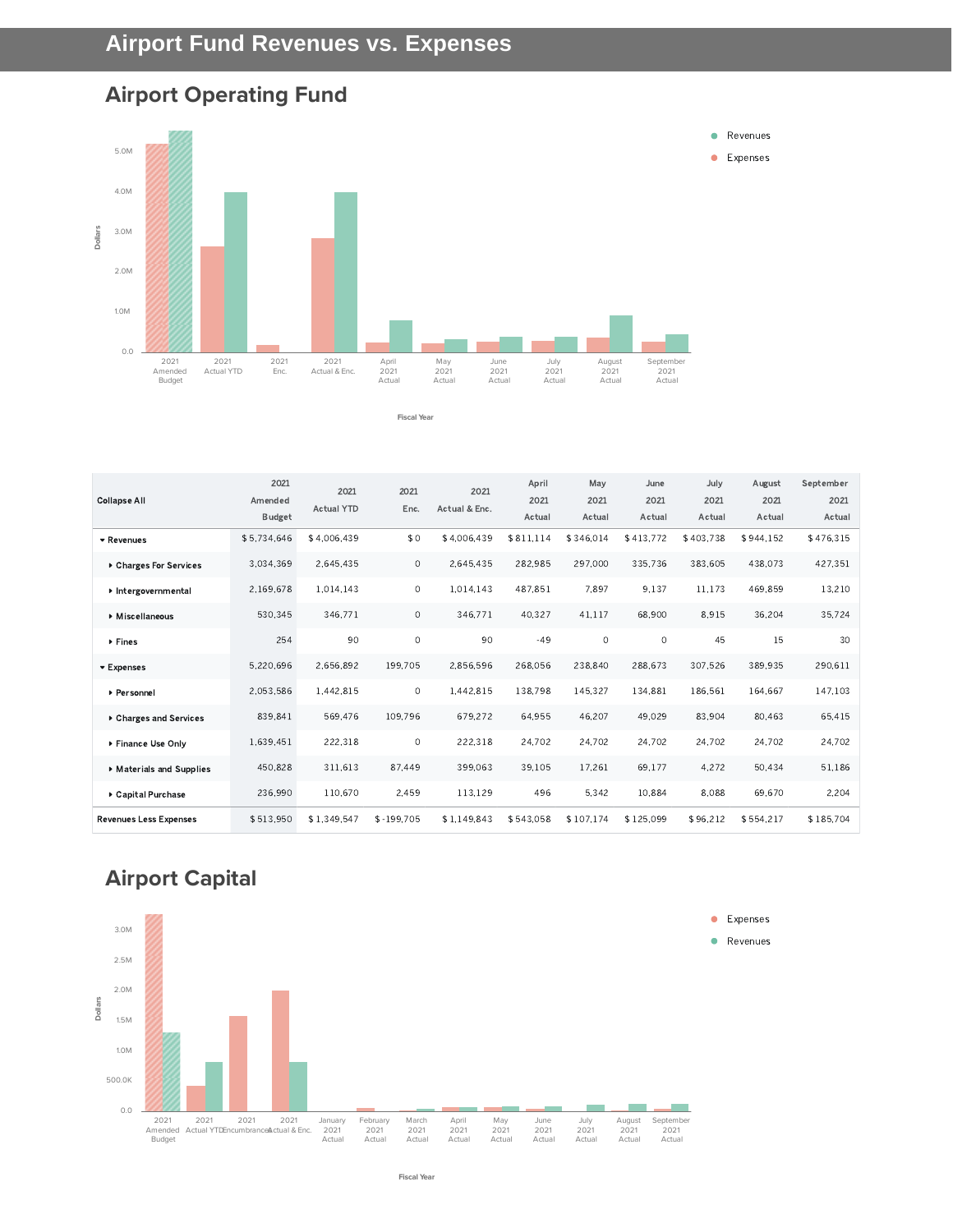| <b>Collapse All</b>           | 2021<br>Amended<br><b>Budget</b> | 2021<br><b>Actual YTD</b> | 2021<br>Enc.   | 2021<br>Actual & Enc. | April<br>2021<br>Actual | May<br>2021<br>Actual | June<br>2021<br>Actual | July<br>2021<br>Actual | August<br>2021<br>Actual | September<br>2021<br>Actual |
|-------------------------------|----------------------------------|---------------------------|----------------|-----------------------|-------------------------|-----------------------|------------------------|------------------------|--------------------------|-----------------------------|
| ▼ Revenues                    | \$1,318,027                      | \$840.732                 | \$0            | \$840.732             | \$82.588                | \$97.504              | \$104.160              | \$118.353              | \$137.625                | \$134.881                   |
| Intergovernmental             | 813.500                          | 573.828                   | $\circ$        | 573.828               | 52.566                  | 71.272                | 72.642                 | 80.770                 | 94.152                   | 86.211                      |
| ▶ Miscellaneous               | 245,000                          | 266.904                   | 0              | 266.904               | 30.022                  | 26.232                | 31.518                 | 37.584                 | 43.473                   | 48,670                      |
| ▶ Other Financing Sources     | 259.527                          | $\circ$                   | $\circ$        | $\Omega$              | $\circ$                 | $\circ$               | $\circ$                | $\circ$                | $\circ$                  | $\circ$                     |
| ▼ Expenses                    | 3.415.317                        | 431.752                   | 1.590.325      | 2.022.077             | 77.001                  | 84.621                | 62.926                 | $\circ$                | 26.953                   | 65.283                      |
| ▶ Charges and Services        | 3.415.317                        | 431.752                   | 1.590.325      | 2.022.077             | 77.001                  | 84.621                | 62,926                 | 0                      | 26,953                   | 65.283                      |
| <b>Revenues Less Expenses</b> | $$ -2.097.290$                   | \$408.979                 | $$ -1.590.325$ | $$ -1.181.345$        | \$5,586                 | \$12.883              | \$41.233               | \$118.353              | \$110.672                | \$69.598                    |





#### **Airport Operating & Capital Funds Revenue vs. Expense - POSITIVE**

The above figure represents cumulative amounts through September for Airport revenues and expense. Through September 2021 Airport would typically expect to have 59% of revenues collected. Currently the Airport has collected 68% of budgeted revenues, therefore, the Airport reflects positive performance for projected revenues.

Airport spent 40% of their FY2021 budget and has historically spent 76% spent. This results in a positive performance indicator, with the expectation to be within budget by end of fiscal year.

As the COVID-19 recovery continues the Airport has seen an increase in traffic and continues to drive up revenues and expenditures to follow.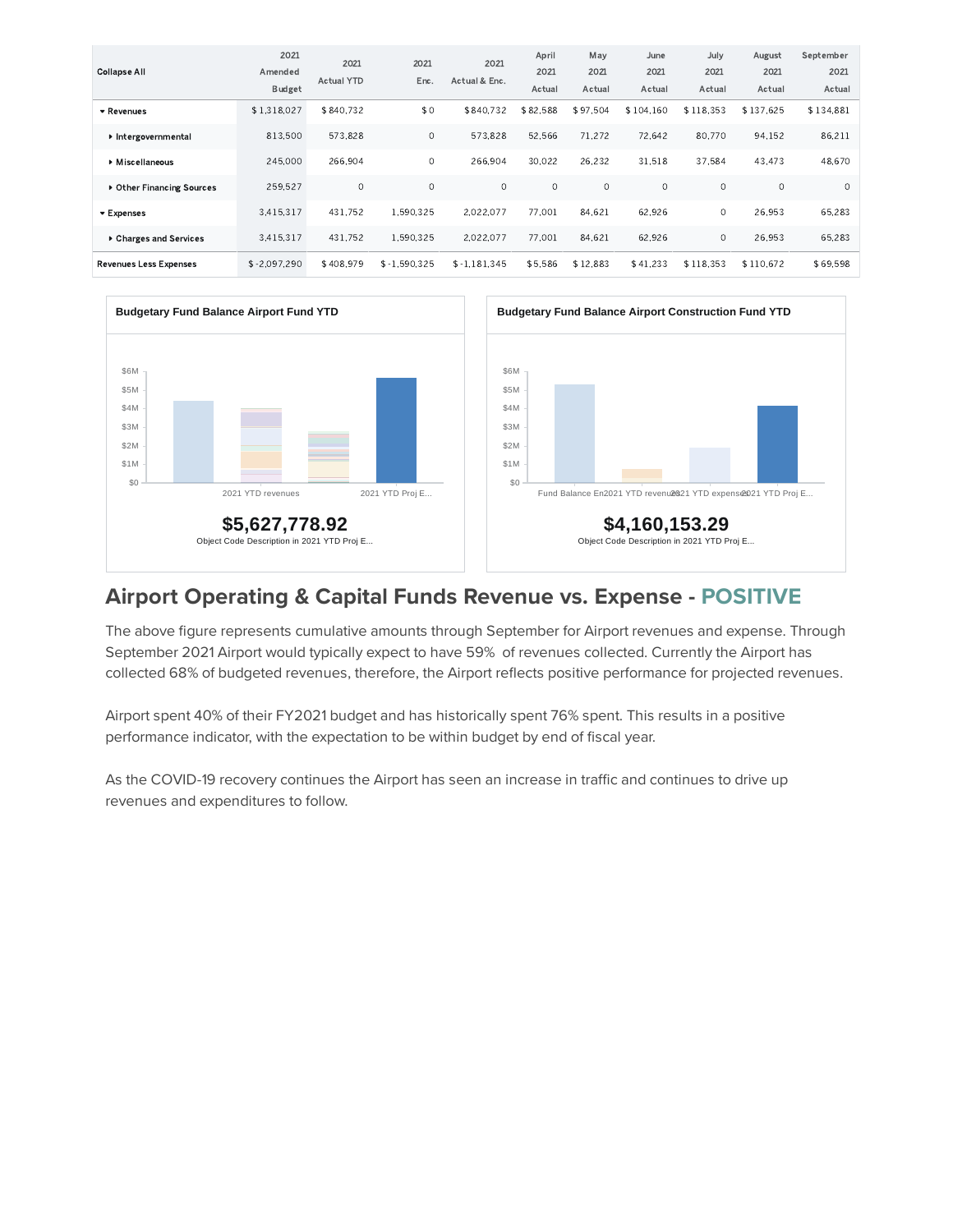



| <b>Collapse All</b>           | 2021<br>Amended<br>Budget | 2021<br><b>Actual YTD</b> | 2021<br>Enc. | 2021<br>Actual & Enc. | April<br>2021<br>Actual | May<br>2021<br>Actual | June<br>2021<br>Actual | July<br>2021<br>Actual | August<br>2021<br>Actual | September<br>2021<br>Actual |
|-------------------------------|---------------------------|---------------------------|--------------|-----------------------|-------------------------|-----------------------|------------------------|------------------------|--------------------------|-----------------------------|
| * Revenues                    | \$3.041.000               | \$2.531.451               | \$0          | \$2.531.451           | \$273.510               | \$258.945             | \$324.205              | \$304.208              | \$277.714                | \$295.752                   |
| ▶ Charges For Services        | 2.936.000                 | 2,398,236                 | $\circ$      | 2.398.236             | 263.806                 | 258.925               | 266.855                | 271.382                | 273.693                  | 283.134                     |
| ▶ Miscellaneous               | 105.000                   | 121.429                   | $\circ$      | 121.429               | 4.195                   | 20                    | 57.350                 | 32.826                 | 4.021                    | 6,340                       |
| Intergovernmental             | $\circ$                   | 11.786                    | $\circ$      | 11.786                | 5.508                   | $\circ$               | $\Omega$               | $\circ$                | $\circ$                  | 6.277                       |
| ▼ Expenses                    | 3.075.353                 | 2,073,418                 | 218,890      | 2.292,308             | 267,383                 | 199.475               | 228,261                | 208,334                | 257,821                  | 214,556                     |
| ▶ Charges and Services        | 1,344,936                 | 866.664                   | 153,873      | 1,020,537             | 92,105                  | 88.874                | 114,755                | 70.745                 | 115,672                  | 87,774                      |
| ▶ Personnel                   | 1.070.042                 | 764,492                   | $\circ$      | 764,492               | 81.742                  | 77.864                | 73.365                 | 99.482                 | 81.028                   | 73.417                      |
| ▶ Finance Use Only            | 303.313                   | 227,488                   | $\circ$      | 227,488               | 25.276                  | 25.276                | 25,276                 | 25,276                 | 25,276                   | 25.276                      |
| Materials and Supplies        | 235.540                   | 142.569                   | 35,317       | 177.886               | 54.515                  | 7.460                 | 10.449                 | 10.740                 | 27.446                   | 12.882                      |
| ▶ Capital Purchase            | 121,522                   | 65.020                    | 29.700       | 94,720                | 11.889                  | $\circ$               | 4.416                  | 2.091                  | 8.399                    | 15.208                      |
| ▶ Contributions               | $\circ$                   | 7.186                     | $\circ$      | 7.186                 | 1.855                   | $\circ$               | $\circ$                | $\circ$                | $\circ$                  | $\circ$                     |
| <b>Revenues Less Expenses</b> | $$ -34.353$               | \$458,033                 | $$ -218.890$ | \$239.143             | \$6,127                 | \$59.470              | \$95,944               | \$95.874               | \$19.893                 | \$81,195                    |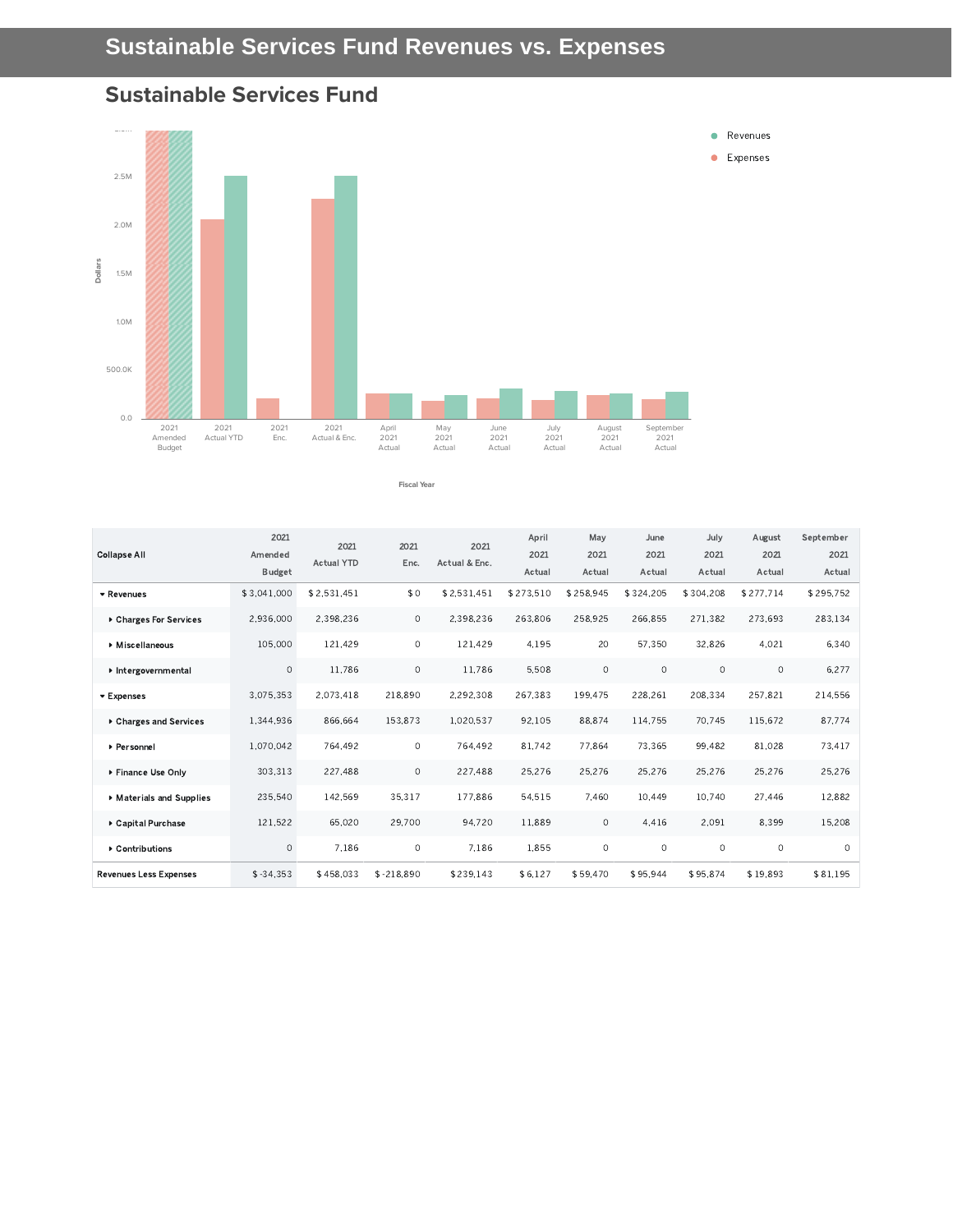

#### **Sustainable Services Operating & Capital Funds Revenue vs. Expense - POSITIVE**

The above figure represents cumulative amounts through for Sustainable Services revenues and expense. Through September 2021 Sustainable Services would typically expect to have 70% of revenues collected. Currently, Sustainable Services has collected 83% of budgeted revenues, therefore, the fund reflects a positive performance for projected revenue.

Sustainable Services spent 66% of the FY 2021 budget and has historically spent 62% spent. While historical expense trends indicates this as cautionary, the fund is ahead around \$483K. The expectation is to be within budget by end of fiscal year resulting in a positive performance indicator.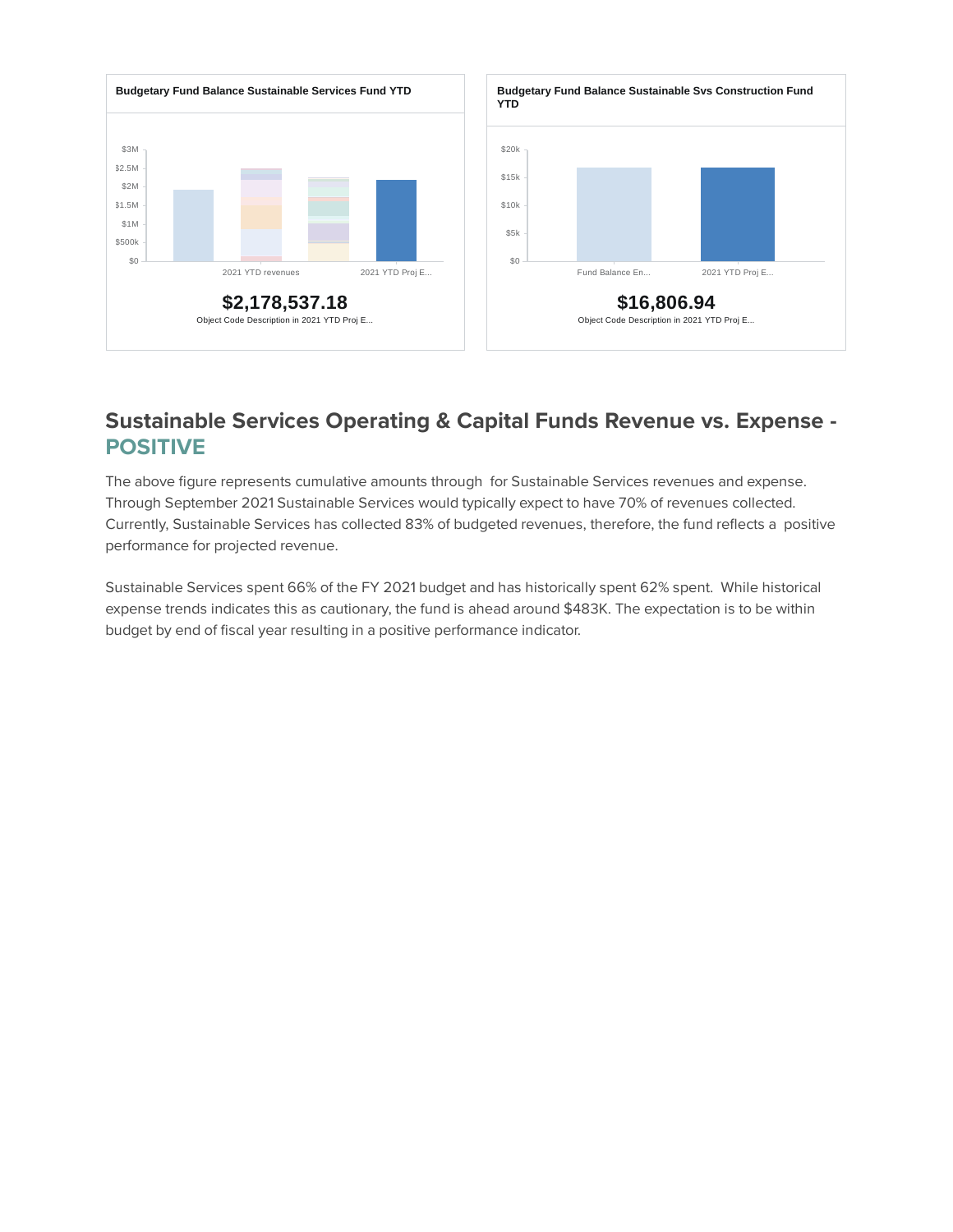# **Transportation Services Fund Revenues vs. Expenses**



**Fiscal Year**

| <b>Collapse All</b>           | 2021<br>Amended<br><b>Budget</b> | 2021<br><b>Actual YTD</b> | 2021<br>Enc. | 2021<br>Actual & Enc. | April<br>2021<br>Actual | May<br>2021<br>Actual | June<br>2021<br>Actual | July<br>2021<br>Actual | August<br>2021<br>Actual | September<br>2021<br>Actual |
|-------------------------------|----------------------------------|---------------------------|--------------|-----------------------|-------------------------|-----------------------|------------------------|------------------------|--------------------------|-----------------------------|
| ▼ Revenues                    | \$3.962.337                      | \$3.008.072               | \$0          | \$3.008.072           | \$149.772               | \$146,009             | \$210.921              | \$644.778              | \$269.849                | \$977.537                   |
| ▶ Charges For Services        | 1,313,964                        | 945,135                   | $\circ$      | 945,135               | 87,513                  | 72,817                | 111.762                | 121,205                | 137.844                  | 185.330                     |
| Intergovernmental             | 1.639.873                        | 656,020                   | $\circ$      | 656,020               | $\circ$                 | $\circ$               | $\circ$                | 432,206                | 33.632                   | 190.182                     |
| ▶ Other Financing Sources     | 225,000                          | 673,316                   | 0            | 673,316               | 18,333                  | 18,333                | 18,333                 | 18,333                 | 18,333                   | 526,649                     |
| ▶ Fines                       | 541,500                          | 427.021                   | $\circ$      | 427.021               | 34.124                  | 44,552                | 53,848                 | 52,733                 | 66,598                   | 59,464                      |
| Miscellaneous                 | 242,000                          | 306,580                   | $\circ$      | 306,580               | 9.802                   | 10,306                | 26.977                 | 20.301                 | 13,442                   | 15.911                      |
| ▼ Expenses                    | 4,454,608                        | 2,814,458                 | 109,493      | 2,923,951             | 287,070                 | 287,755               | 280,415                | 442,527                | 348,480                  | 294,428                     |
| ▶ Personnel                   | 2.288.682                        | 1.699.057                 | $\circ$      | 1,699,057             | 154,110                 | 168.531               | 170.927                | 263.590                | 192.011                  | 169.854                     |
| ▶ Charges and Services        | 838,663                          | 498.702                   | 103.283      | 601.985               | 47.148                  | 58.031                | 53.493                 | 48.770                 | 93.350                   | 63.882                      |
| ▶ Finance Use Only            | 510,529                          | 345,400                   | $\circ$      | 345,400               | 38,378                  | 38,378                | 38,378                 | 38,378                 | 38,378                   | 38,378                      |
| ▶ Capital Purchase            | 647.174                          | 141.834                   | 2.905        | 144,739               | 42.040                  | 16.249                | $\Omega$               | 75.362                 | $\circ$                  | $\Omega$                    |
| Materials and Supplies        | 169.560                          | 129,466                   | 3,305        | 132,771               | 5.395                   | 6,567                 | 17.616                 | 16.427                 | 24,741                   | 22.315                      |
| <b>Revenues Less Expenses</b> | $$-492,271$                      | \$193,614                 | $$-109,493$  | \$84,121              | $$ -137,299$            | $$-141,747$           | $$ -69.494$            | \$202,251              | $$ -78,631$              | \$683,108                   |